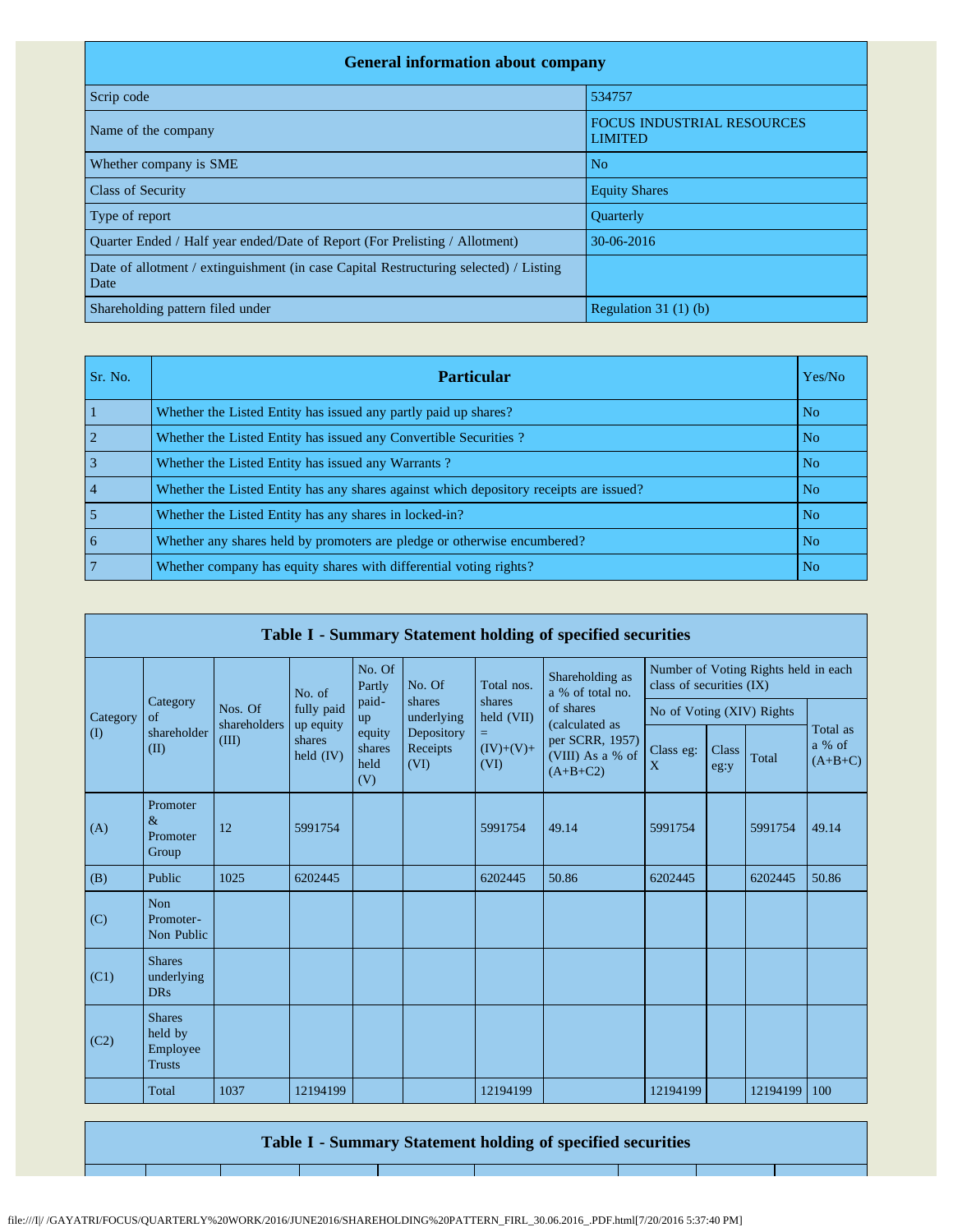| Category |          | Category<br>of                                 | No. Of<br><b>Shares</b><br>Underlying<br>Outstanding | No. of<br><b>Shares</b><br>Underlying     | No. Of Shares<br>Underlying<br>Outstanding<br>convertible | Shareholding, as a %<br>assuming full<br>conversion of<br>convertible securities (<br>as a percentage of<br>diluted share capital)<br>$(XI)=(VII)+(X) As a$<br>% of $(A+B+C2)$ | Number of<br>Locked in<br>shares (XII) |                                                         | Number of<br><b>Shares</b><br>pledged or<br>otherwise<br>encumbered<br>(XIII) |                                                       | Number of<br>equity shares<br>held in |
|----------|----------|------------------------------------------------|------------------------------------------------------|-------------------------------------------|-----------------------------------------------------------|--------------------------------------------------------------------------------------------------------------------------------------------------------------------------------|----------------------------------------|---------------------------------------------------------|-------------------------------------------------------------------------------|-------------------------------------------------------|---------------------------------------|
|          | $\rm(D)$ | shareholder<br>(II)                            | convertible<br>securities<br>(X)                     | Outstanding<br><b>Warrants</b><br>$(X_i)$ | securities and<br>No. Of<br>Warrants (Xi)<br>(a)          |                                                                                                                                                                                | No.<br>(a)                             | As a<br>$%$ of<br>total<br><b>Shares</b><br>held<br>(b) | No.<br>(a)                                                                    | As a<br>% of<br>total<br><b>Shares</b><br>held<br>(b) | dematerialized<br>form $(XIV)$        |
|          | (A)      | Promoter<br>$\&$<br>Promoter<br>Group          |                                                      |                                           |                                                           | 49.14                                                                                                                                                                          |                                        |                                                         |                                                                               |                                                       | 5991754                               |
|          | (B)      | Public                                         |                                                      |                                           |                                                           | 50.86                                                                                                                                                                          |                                        |                                                         |                                                                               |                                                       | 6202445                               |
|          | (C)      | <b>Non</b><br>Promoter-<br>Non Public          |                                                      |                                           |                                                           |                                                                                                                                                                                |                                        |                                                         |                                                                               |                                                       |                                       |
|          | (C1)     | <b>Shares</b><br>underlying<br><b>DRs</b>      |                                                      |                                           |                                                           |                                                                                                                                                                                |                                        |                                                         |                                                                               |                                                       |                                       |
|          | (C2)     | Shares held<br>by<br>Employee<br><b>Trusts</b> |                                                      |                                           |                                                           |                                                                                                                                                                                |                                        |                                                         |                                                                               |                                                       |                                       |
|          |          | Total                                          |                                                      |                                           |                                                           |                                                                                                                                                                                |                                        |                                                         |                                                                               |                                                       | 12194199                              |

|                                                                             | Table II - Statement showing shareholding pattern of the Promoter and Promoter Group                                                                                                                                                                                                                                                                                       |                                                                           |                |                      |                  |                                           |                           |                               |  |                                 |       |
|-----------------------------------------------------------------------------|----------------------------------------------------------------------------------------------------------------------------------------------------------------------------------------------------------------------------------------------------------------------------------------------------------------------------------------------------------------------------|---------------------------------------------------------------------------|----------------|----------------------|------------------|-------------------------------------------|---------------------------|-------------------------------|--|---------------------------------|-------|
|                                                                             |                                                                                                                                                                                                                                                                                                                                                                            |                                                                           |                | No.<br>Of            |                  |                                           | Shareholding<br>as a % of | each class of securities (IX) |  | Number of Voting Rights held in |       |
|                                                                             |                                                                                                                                                                                                                                                                                                                                                                            | Nos. Of                                                                   | No. of         | Partly               | No. Of<br>shares | Total nos.<br>shares                      | total no. of<br>shares    | No of Voting (XIV) Rights     |  |                                 | Total |
| Sr.                                                                         | fully paid<br>paid-<br>Category $\&$<br>held (VII)<br>underlying<br>Name of the<br>shareholders<br>up equity<br>up<br>Depository<br>Ξ.<br>Shareholders (I)<br>(III)<br>shares<br>equity<br>Receipts<br>$(IV)+(V)+$<br>$\text{held } (IV)$<br>shares<br>(VI)<br>(VI)<br>held<br>(V)<br>Table II - Statement showing shareholding pattern of the Promoter and Promoter Group | (calculated<br>as per<br>SCRR,<br>1957) (VIII)<br>As a % of<br>$(A+B+C2)$ | Class eg:<br>X | <b>Class</b><br>eg:y | Total            | as a %<br>of<br>Total<br>Voting<br>rights |                           |                               |  |                                 |       |
| $\mathbf{A}$                                                                |                                                                                                                                                                                                                                                                                                                                                                            |                                                                           |                |                      |                  |                                           |                           |                               |  |                                 |       |
| (1)                                                                         | Indian                                                                                                                                                                                                                                                                                                                                                                     |                                                                           |                |                      |                  |                                           |                           |                               |  |                                 |       |
| (a)                                                                         | Individuals/Hindu<br>undivided Family                                                                                                                                                                                                                                                                                                                                      | 12                                                                        | 5991754        |                      |                  | 5991754                                   | 49.14                     | 5991754                       |  | 5991754                         | 49.14 |
| Sub-Total $(A)(1)$                                                          |                                                                                                                                                                                                                                                                                                                                                                            | 12                                                                        | 5991754        |                      |                  | 5991754                                   | 49.14                     | 5991754                       |  | 5991754                         | 49.14 |
| (2)                                                                         | Foreign                                                                                                                                                                                                                                                                                                                                                                    |                                                                           |                |                      |                  |                                           |                           |                               |  |                                 |       |
| Total Shareholding of<br>Promoter and Promoter<br>Group $(A)=(A)(1)+(A)(2)$ |                                                                                                                                                                                                                                                                                                                                                                            | 12                                                                        | 5991754        |                      |                  | 5991754                                   | 49.14                     | 5991754                       |  | 5991754                         | 49.14 |
| $\, {\bf B}$                                                                | Table III - Statement showing shareholding pattern of the Public shareholder                                                                                                                                                                                                                                                                                               |                                                                           |                |                      |                  |                                           |                           |                               |  |                                 |       |
| (1)                                                                         | <b>Institutions</b>                                                                                                                                                                                                                                                                                                                                                        |                                                                           |                |                      |                  |                                           |                           |                               |  |                                 |       |
| (3)                                                                         | Non-institutions                                                                                                                                                                                                                                                                                                                                                           |                                                                           |                |                      |                  |                                           |                           |                               |  |                                 |       |
| (a(i))                                                                      | Individuals -<br>i.Individual<br>shareholders<br>holding nominal<br>share capital up<br>to Rs. 2 lakhs.                                                                                                                                                                                                                                                                    | 837                                                                       | 1492741        |                      |                  | 1492741                                   | 12.24                     | 1492741                       |  | 1492741                         | 12.24 |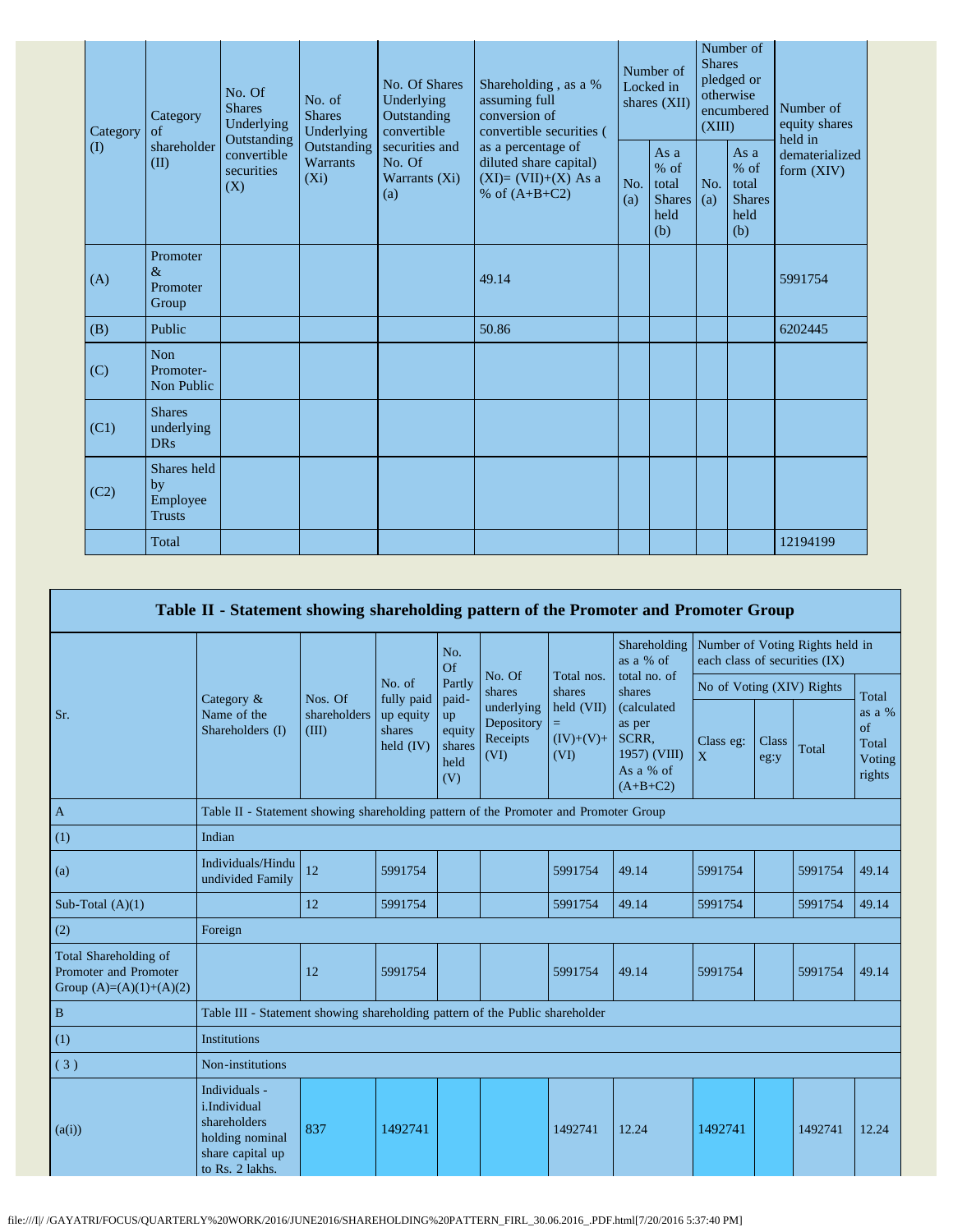| (a(ii))                                                           | Individuals - ii.<br>Individual<br>shareholders<br>holding nominal<br>share capital in<br>excess of Rs. 2<br>lakhs. | 40   | 2984680  |  | 2984680  | 24.48 | 2984680  | 2984680  | 24.48 |
|-------------------------------------------------------------------|---------------------------------------------------------------------------------------------------------------------|------|----------|--|----------|-------|----------|----------|-------|
| (e)                                                               | Any Other<br>(specify)                                                                                              | 148  | 1725024  |  | 1725024  | 14.15 | 1725024  | 1725024  | 14.15 |
| Sub-Total $(B)(3)$                                                |                                                                                                                     | 1025 | 6202445  |  | 6202445  | 50.86 | 6202445  | 6202445  | 50.86 |
| <b>Total Public</b><br>Shareholding<br>$(B)=(B)(1)+(B)(2)+(B)(3)$ |                                                                                                                     | 1025 | 6202445  |  | 6202445  | 50.86 | 6202445  | 6202445  | 50.86 |
| $\overline{C}$                                                    | Table IV - Statement showing shareholding pattern of the Non Promoter- Non Public shareholder                       |      |          |  |          |       |          |          |       |
| Total $(A+B+C2)$                                                  |                                                                                                                     | 1037 | 12194199 |  | 12194199 | 100   | 12194199 | 12194199 | 100   |
| Total $(A+B+C)$                                                   |                                                                                                                     | 1037 | 12194199 |  | 12194199 |       | 12194199 | 12194199 | 100   |

|                                                                                    |                                                      |                                       |                                                           | Table II - Statement showing shareholding pattern of the Promoter and Promoter Group          |            |                                                         |            |                                                                               |                                       |
|------------------------------------------------------------------------------------|------------------------------------------------------|---------------------------------------|-----------------------------------------------------------|-----------------------------------------------------------------------------------------------|------------|---------------------------------------------------------|------------|-------------------------------------------------------------------------------|---------------------------------------|
|                                                                                    | No. Of<br><b>Shares</b><br>Underlying<br>Outstanding | No. of<br><b>Shares</b><br>Underlying | No. Of Shares<br>Underlying<br>Outstanding<br>convertible | Shareholding, as a<br>% assuming full<br>conversion of<br>convertible securities              |            | Number of<br>Locked in<br>shares (XII)                  |            | Number of<br><b>Shares</b><br>pledged or<br>otherwise<br>encumbered<br>(XIII) | Number of<br>equity shares<br>held in |
| Sr.                                                                                | convertible<br>securities<br>(X)                     | Outstanding<br>Warrants<br>$(X_i)$    | securities and<br>No. Of<br>Warrants (Xi)<br>(a)          | (as a percentage of<br>diluted share capital)<br>$(XI)=(VII)+(X) As$<br>a % of $(A+B+C2)$     | No.<br>(a) | As a<br>$%$ of<br>total<br><b>Shares</b><br>held<br>(b) | No.<br>(a) | As a<br>% of<br>total<br><b>Shares</b><br>held<br>(b)                         | dematerialized<br>form $(XIV)$        |
| A                                                                                  |                                                      |                                       |                                                           | Table II - Statement showing shareholding pattern of the Promoter and Promoter Group          |            |                                                         |            |                                                                               |                                       |
| (1)                                                                                | Indian                                               |                                       |                                                           |                                                                                               |            |                                                         |            |                                                                               |                                       |
| (a)                                                                                |                                                      |                                       |                                                           | 49.14                                                                                         |            |                                                         |            |                                                                               | 5991754                               |
| Sub-Total $(A)(1)$                                                                 |                                                      |                                       |                                                           | 49.14                                                                                         |            |                                                         |            |                                                                               | 5991754                               |
| (2)                                                                                | Foreign                                              |                                       |                                                           |                                                                                               |            |                                                         |            |                                                                               |                                       |
| Total Shareholding of<br><b>Promoter and Promoter</b><br>Group $(A)=(A)(1)+(A)(2)$ |                                                      |                                       |                                                           | 49.14                                                                                         |            |                                                         |            |                                                                               | 5991754                               |
| $\, {\bf B}$                                                                       |                                                      |                                       |                                                           | Table III - Statement showing shareholding pattern of the Public shareholder                  |            |                                                         |            |                                                                               |                                       |
| (1)                                                                                | <b>Institutions</b>                                  |                                       |                                                           |                                                                                               |            |                                                         |            |                                                                               |                                       |
| (3)                                                                                | Non-institutions                                     |                                       |                                                           |                                                                                               |            |                                                         |            |                                                                               |                                       |
| (a(i))                                                                             |                                                      |                                       |                                                           | 12.24                                                                                         |            |                                                         |            |                                                                               | 1492741                               |
| (a(ii))                                                                            |                                                      |                                       |                                                           | 24.48                                                                                         |            |                                                         |            |                                                                               | 2984680                               |
| (e)                                                                                |                                                      |                                       |                                                           | 14.15                                                                                         |            |                                                         |            |                                                                               | 1725024                               |
| Sub-Total $(B)(3)$                                                                 |                                                      |                                       |                                                           | 50.86                                                                                         |            |                                                         |            |                                                                               | 6202445                               |
| <b>Total Public</b><br>Shareholding<br>$(B)=(B)(1)+(B)(2)+(B)(3)$                  |                                                      |                                       |                                                           | 50.86                                                                                         |            |                                                         |            |                                                                               | 6202445                               |
| $\mathbf C$                                                                        |                                                      |                                       |                                                           | Table IV - Statement showing shareholding pattern of the Non Promoter- Non Public shareholder |            |                                                         |            |                                                                               |                                       |
| Total $(A+B+C2)$                                                                   |                                                      |                                       |                                                           | 100                                                                                           |            |                                                         |            |                                                                               | 12194199                              |
| Total $(A+B+C)$                                                                    |                                                      |                                       |                                                           |                                                                                               |            |                                                         |            |                                                                               | 12194199                              |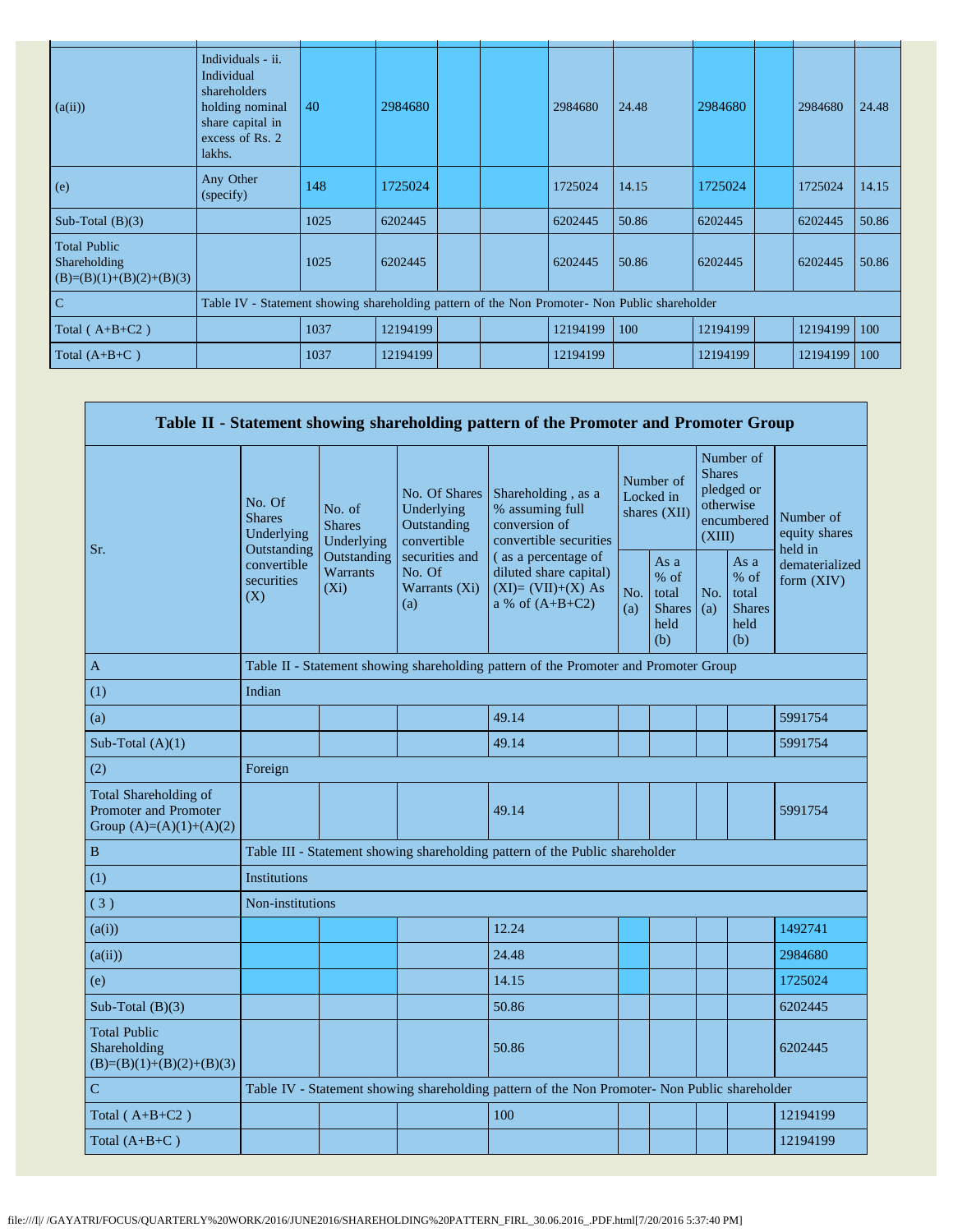| <b>Individuals/Hindu undivided Family</b>                                                                                                                                                |                   |                      |                      |                         |                                 |              |                |  |  |  |
|------------------------------------------------------------------------------------------------------------------------------------------------------------------------------------------|-------------------|----------------------|----------------------|-------------------------|---------------------------------|--------------|----------------|--|--|--|
| Searial No.                                                                                                                                                                              | $\mathbf{1}$      | $\sqrt{2}$           | 3                    | $\overline{\mathbf{4}}$ | 5                               | 6            | $\overline{7}$ |  |  |  |
| Name of the<br>Shareholders (I)                                                                                                                                                          | Aanchal<br>Jindal | Ajay Kumar<br>Jindal | <b>Archit Jindal</b> | Kanika                  | <b>Laxman Singh</b><br>Satyapal | Mamta Jindal | Meera Mishra   |  |  |  |
| PAN (II)                                                                                                                                                                                 | <b>AIHPJ4158R</b> | ADDPJ7208H           | AGNPJ5775G           | CPGPK3235J              | AIDPS0821N                      | AEEPJ6955K   | AJBPM5839R     |  |  |  |
| No. of fully paid<br>up equity shares<br>held (IV)                                                                                                                                       | 100000            | 605000               | 605000               | 8129                    | 605000                          | 610700       | 500000         |  |  |  |
| No. Of Partly<br>paid-up equity<br>shares held (V)                                                                                                                                       |                   |                      |                      |                         |                                 |              |                |  |  |  |
| No. Of shares<br>underlying<br>Depository<br>Receipts (VI)                                                                                                                               |                   |                      |                      |                         |                                 |              |                |  |  |  |
| Total nos. shares<br>held $(VII) =$<br>$(IV)+(V)+(VI)$                                                                                                                                   | 100000            | 605000               | 605000               | 8129                    | 605000                          | 610700       | 500000         |  |  |  |
| Shareholding as a<br>% of total no. of<br>shares (calculated<br>as per SCRR,<br>1957) (VIII) As a<br>% of $(A+B+C2)$                                                                     | 0.82              | 4.96                 | 4.96                 | 0.07                    | 4.96                            | 5.01         | 4.1            |  |  |  |
| Number of Voting Rights held in each class of securities (IX)                                                                                                                            |                   |                      |                      |                         |                                 |              |                |  |  |  |
| Class eg: $X$                                                                                                                                                                            | 100000            | 605000               | 605000               | 8129                    | 605000                          | 610700       | 500000         |  |  |  |
| Class eg:y                                                                                                                                                                               |                   |                      |                      |                         |                                 |              |                |  |  |  |
| Total                                                                                                                                                                                    | 100000            | 605000               | 605000               | 8129                    | 605000                          | 610700       | 500000         |  |  |  |
| Total as a % of<br><b>Total Voting rights</b>                                                                                                                                            | 0.82              | 4.96                 | 4.96                 | 0.07                    | 4.96                            | 5.01         | 4.1            |  |  |  |
| No. Of Shares<br>Underlying<br>Outstanding<br>convertible<br>securities $(X)$                                                                                                            |                   |                      |                      |                         |                                 |              |                |  |  |  |
| No. of Shares<br>Underlying<br>Outstanding<br>Warrants (Xi)                                                                                                                              |                   |                      |                      |                         |                                 |              |                |  |  |  |
| No. Of Shares<br>Underlying<br>Outstanding<br>convertible<br>securities and No.<br>Of Warrants (Xi)<br>(a)                                                                               |                   |                      |                      |                         |                                 |              |                |  |  |  |
| Shareholding, as a<br>% assuming full<br>conversion of<br>convertible<br>securities (as a<br>percentage of<br>diluted share<br>capital) (XI)=<br>$(VII)+(Xi)(a)$ As a<br>% of $(A+B+C2)$ | 0.82              | 4.96                 | 4.96                 | 0.07                    | 4.96                            | 5.01         | 4.1            |  |  |  |
| Number of Locked in shares (XII)                                                                                                                                                         |                   |                      |                      |                         |                                 |              |                |  |  |  |
|                                                                                                                                                                                          |                   |                      |                      |                         |                                 |              |                |  |  |  |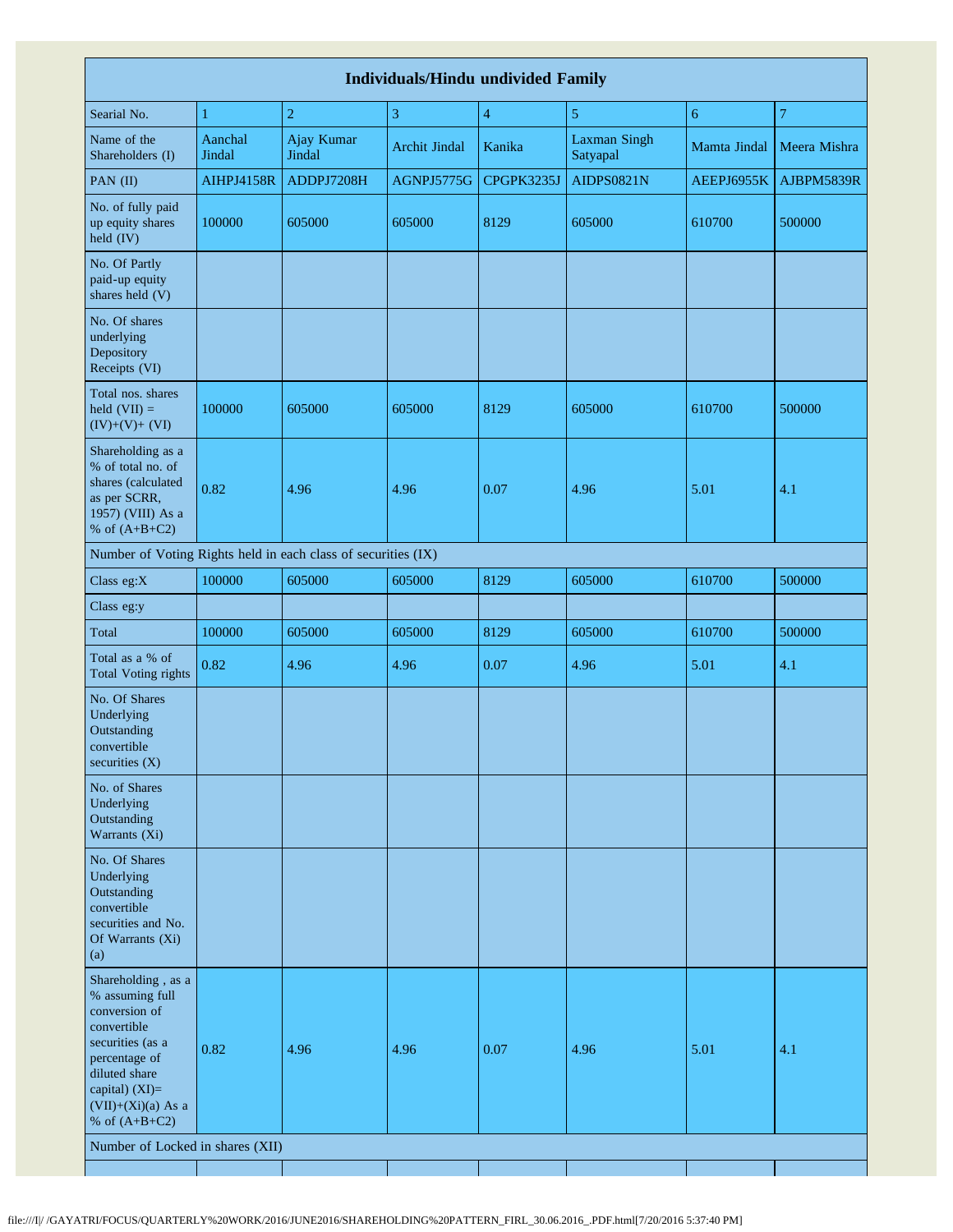| No. $(a)$                                                            |        |        |        |      |        |        |        |
|----------------------------------------------------------------------|--------|--------|--------|------|--------|--------|--------|
| As a % of total<br>Shares held (b)                                   |        |        |        |      |        |        |        |
| Number of Shares pledged or otherwise encumbered (XIII)              |        |        |        |      |        |        |        |
| No. $(a)$                                                            |        |        |        |      |        |        |        |
| As a % of total<br>Shares held (b)                                   |        |        |        |      |        |        |        |
| Number of equity<br>shares held in<br>dematerialized<br>form $(XIV)$ | 100000 | 605000 | 605000 | 8129 | 605000 | 610700 | 500000 |
| Reason for not providing PAN                                         |        |        |        |      |        |        |        |
| Reason for not<br>providing PAN                                      |        |        |        |      |        |        |        |

|                                                                                                                      |                                                               | <b>Individuals/Hindu undivided Family</b> |            |             |            |                          |
|----------------------------------------------------------------------------------------------------------------------|---------------------------------------------------------------|-------------------------------------------|------------|-------------|------------|--------------------------|
| Searial No.                                                                                                          | 8                                                             | 9                                         | 10         | 11          | 12         |                          |
| Name of the<br>Shareholders (I)                                                                                      | Pradeep Kumar Jindal<br><b>HUF</b>                            | Pradeep Kumar<br>Jindal                   | Renu Jain  | Renu Jindal | S.k. Jain  | Click here to go<br>back |
| PAN (II)                                                                                                             | AAEHP9499Q                                                    | AAIPJ8526A                                | AFNPJ7112E | ADDPJ7206K  | ACSPJ6904A | Total                    |
| No. of fully paid<br>up equity shares<br>held (IV)                                                                   | 967924                                                        | 3000                                      | 744364     | 440433      | 802204     | 5991754                  |
| No. Of Partly<br>paid-up equity<br>shares held (V)                                                                   |                                                               |                                           |            |             |            |                          |
| No. Of shares<br>underlying<br>Depository<br>Receipts (VI)                                                           |                                                               |                                           |            |             |            |                          |
| Total nos. shares<br>held $(VII) =$<br>$(IV)+(V)+(VI)$                                                               | 967924                                                        | 3000                                      | 744364     | 440433      | 802204     | 5991754                  |
| Shareholding as a<br>% of total no. of<br>shares (calculated<br>as per SCRR,<br>1957) (VIII) As a<br>% of $(A+B+C2)$ | 7.94                                                          | 0.02                                      | 6.1        | 3.61        | 6.58       | 49.14                    |
|                                                                                                                      | Number of Voting Rights held in each class of securities (IX) |                                           |            |             |            |                          |
| Class eg:X                                                                                                           | 967924                                                        | 3000                                      | 744364     | 440433      | 802204     | 5991754                  |
| Class eg:y                                                                                                           |                                                               |                                           |            |             |            |                          |
| Total                                                                                                                | 967924                                                        | 3000                                      | 744364     | 440433      | 802204     | 5991754                  |
| Total as a % of<br><b>Total Voting rights</b>                                                                        | 7.94                                                          | 0.02                                      | 6.1        | 3.61        | 6.58       | 49.14                    |
| No. Of Shares<br>Underlying<br>Outstanding<br>convertible<br>securities $(X)$                                        |                                                               |                                           |            |             |            |                          |
| No. of Shares<br>Underlying<br>Outstanding<br>Warrants (Xi)                                                          |                                                               |                                           |            |             |            |                          |
|                                                                                                                      |                                                               |                                           |            |             |            |                          |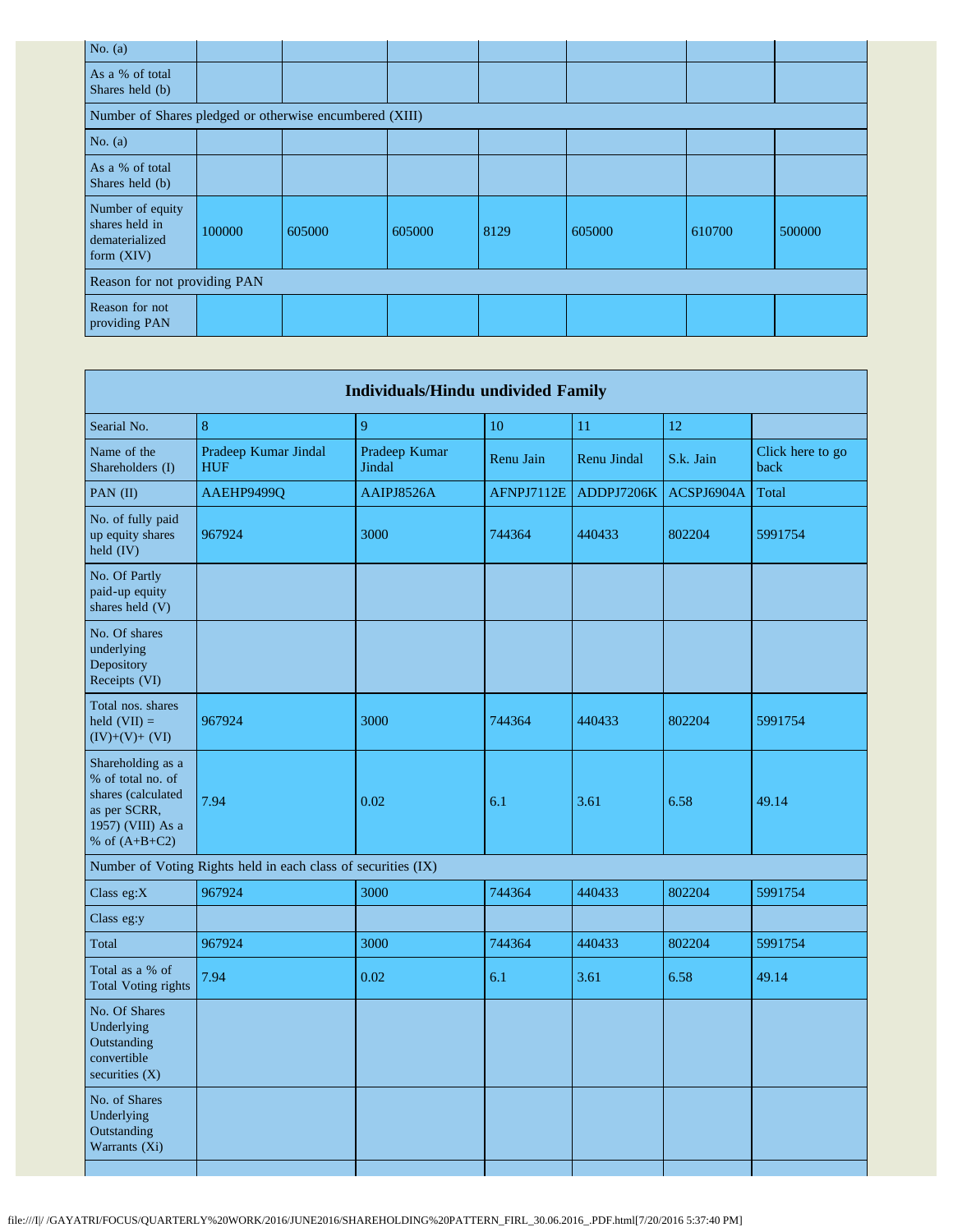| No. Of Shares<br>Underlying<br>Outstanding<br>convertible<br>securities and No.<br>Of Warrants (Xi)<br>(a)                                                                               |                                                         |      |        |        |        |         |
|------------------------------------------------------------------------------------------------------------------------------------------------------------------------------------------|---------------------------------------------------------|------|--------|--------|--------|---------|
| Shareholding, as a<br>% assuming full<br>conversion of<br>convertible<br>securities (as a<br>percentage of<br>diluted share<br>capital) (XI)=<br>$(VII)+(Xi)(a)$ As a<br>% of $(A+B+C2)$ | 7.94                                                    | 0.02 | 6.1    | 3.61   | 6.58   | 49.14   |
| Number of Locked in shares (XII)                                                                                                                                                         |                                                         |      |        |        |        |         |
| No. $(a)$                                                                                                                                                                                |                                                         |      |        |        |        |         |
| As a % of total<br>Shares held (b)                                                                                                                                                       |                                                         |      |        |        |        |         |
|                                                                                                                                                                                          | Number of Shares pledged or otherwise encumbered (XIII) |      |        |        |        |         |
| No. $(a)$                                                                                                                                                                                |                                                         |      |        |        |        |         |
| As a % of total<br>Shares held (b)                                                                                                                                                       |                                                         |      |        |        |        |         |
| Number of equity<br>shares held in<br>dematerialized<br>form (XIV)                                                                                                                       | 967924                                                  | 3000 | 744364 | 440433 | 802204 | 5991754 |
| Reason for not providing PAN                                                                                                                                                             |                                                         |      |        |        |        |         |
| Reason for not<br>providing PAN                                                                                                                                                          |                                                         |      |        |        |        |         |

|                                                                                                                      |                    |                |             | Individuals - ii. Individual shareholders holding nominal share capital in excess of Rs. 2 lakhs. |              |              |
|----------------------------------------------------------------------------------------------------------------------|--------------------|----------------|-------------|---------------------------------------------------------------------------------------------------|--------------|--------------|
| Searial No.                                                                                                          |                    | $\overline{2}$ | 3           | $\overline{4}$                                                                                    | 5            | 6            |
| Name of the<br>Shareholders (I)                                                                                      | <b>Alok Bansal</b> | Mukesh Gupta   | Nakul Bajaj | Tapan Malik                                                                                       | Trishla Jain | Yatin Ahooja |
| PAN (II)                                                                                                             | AIAPB2430R         | AAIPG2555L     | ANTPB8813A  | <b>BVHPM4975K</b>                                                                                 | AAMPJ2164N   | AFFPA3444N   |
| No. of fully paid<br>up equity shares<br>held $(IV)$                                                                 | 173000             | 157500         | 141120      | 342540                                                                                            | 445000       | 340591       |
| No. Of Partly<br>paid-up equity<br>shares held (V)                                                                   |                    |                |             |                                                                                                   |              |              |
| No. Of shares<br>underlying<br>Depository<br>Receipts (VI)                                                           |                    |                |             |                                                                                                   |              |              |
| Total nos. shares<br>held $(VII) =$<br>$(IV)+(V)+(VI)$                                                               | 173000             | 157500         | 141120      | 342540                                                                                            | 445000       | 340591       |
| Shareholding as a<br>% of total no. of<br>shares (calculated<br>as per SCRR,<br>1957) (VIII) As a<br>% of $(A+B+C2)$ | 1.42               | 1.29           | 1.16        | 2.81                                                                                              | 3.65         | 2.79         |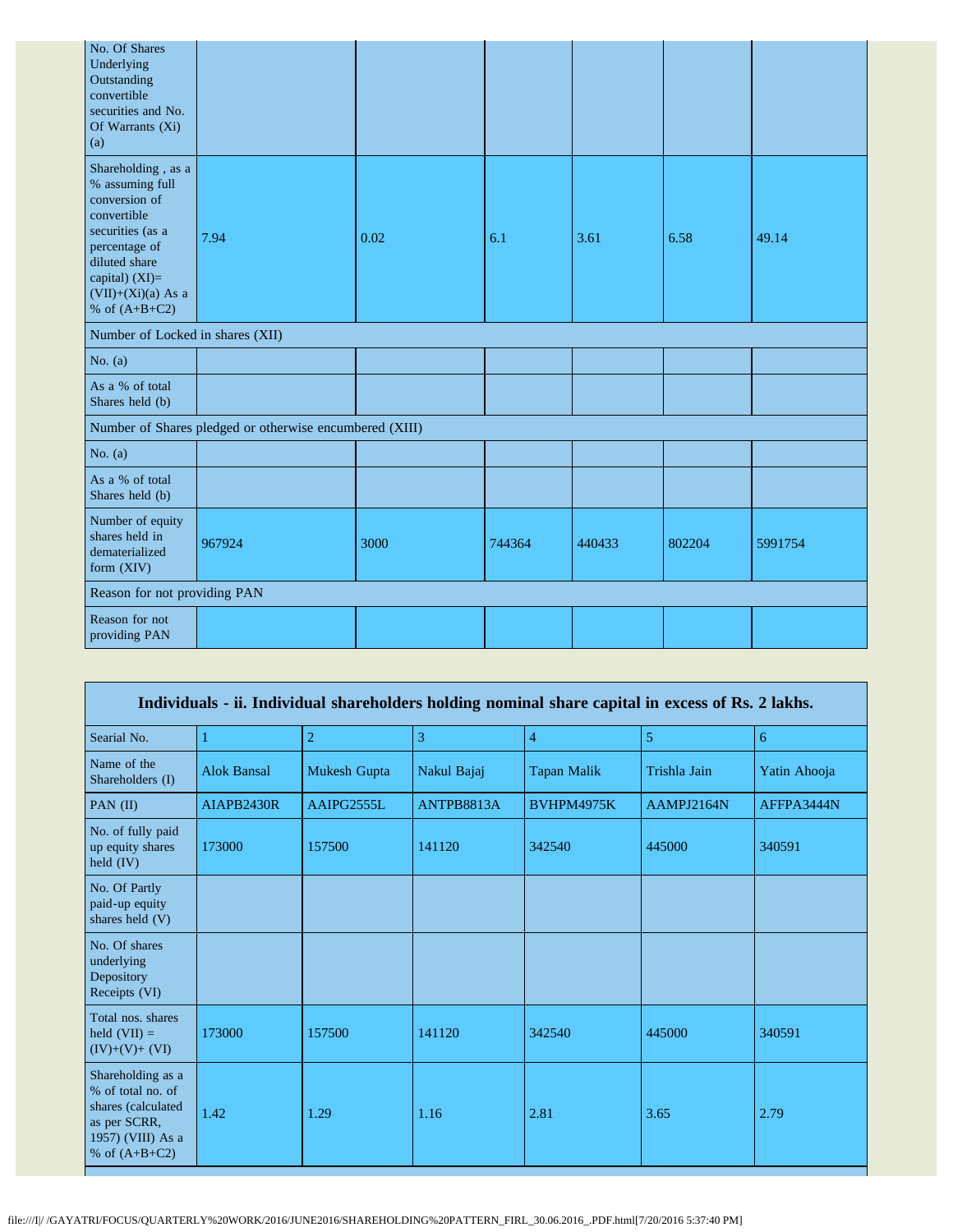|                                                                                                                                                                                    |        | Number of Voting Rights held in each class of securities (IX) |        |        |        |        |
|------------------------------------------------------------------------------------------------------------------------------------------------------------------------------------|--------|---------------------------------------------------------------|--------|--------|--------|--------|
| Class eg: X                                                                                                                                                                        | 173000 | 157500                                                        | 141120 | 342540 | 445000 | 340591 |
| Class eg:y                                                                                                                                                                         |        |                                                               |        |        |        |        |
| Total                                                                                                                                                                              | 173000 | 157500                                                        | 141120 | 342540 | 445000 | 340591 |
| Total as a % of<br><b>Total Voting rights</b>                                                                                                                                      | 1.42   | 1.29                                                          | 1.16   | 2.81   | 3.65   | 2.79   |
| No. Of Shares<br>Underlying<br>Outstanding<br>convertible<br>securities (X)                                                                                                        |        |                                                               |        |        |        |        |
| No. of Shares<br>Underlying<br>Outstanding<br>Warrants (Xi)                                                                                                                        |        |                                                               |        |        |        |        |
| No. Of Shares<br>Underlying<br>Outstanding<br>convertible<br>securities and No.<br>Of Warrants (Xi)<br>(a)                                                                         |        |                                                               |        |        |        |        |
| Shareholding, as a<br>% assuming full<br>conversion of<br>convertible<br>securities (as a<br>percentage of<br>diluted share<br>capital) (XI)=<br>(VII)+(X) As a %<br>of $(A+B+C2)$ | 1.42   | 1.29                                                          | 1.16   | 2.81   | 3.65   | 2.79   |
| Number of Locked in shares (XII)                                                                                                                                                   |        |                                                               |        |        |        |        |
| No. $(a)$                                                                                                                                                                          |        |                                                               |        |        |        |        |
| As a % of total<br>Shares held (b)                                                                                                                                                 |        |                                                               |        |        |        |        |
| Number of equity<br>shares held in<br>dematerialized<br>form (XIV)                                                                                                                 | 173000 | 157500                                                        | 141120 | 342540 | 445000 | 340591 |
| Reason for not providing PAN                                                                                                                                                       |        |                                                               |        |        |        |        |
| Reason for not<br>providing PAN                                                                                                                                                    |        |                                                               |        |        |        |        |

| Individuals - ii. Individual shareholders holding nominal share capital in excess of Rs. 2 lakhs. |                       |  |  |  |
|---------------------------------------------------------------------------------------------------|-----------------------|--|--|--|
| Searial No.                                                                                       |                       |  |  |  |
| Name of the<br>Shareholders (I)                                                                   | Click here to go back |  |  |  |
| PAN $(II)$                                                                                        | Total                 |  |  |  |
| No. of fully paid<br>up equity shares<br>held $(IV)$                                              | 1599751               |  |  |  |
| No. Of Partly<br>paid-up equity<br>shares held $(V)$                                              |                       |  |  |  |
| No. Of shares                                                                                     |                       |  |  |  |

ī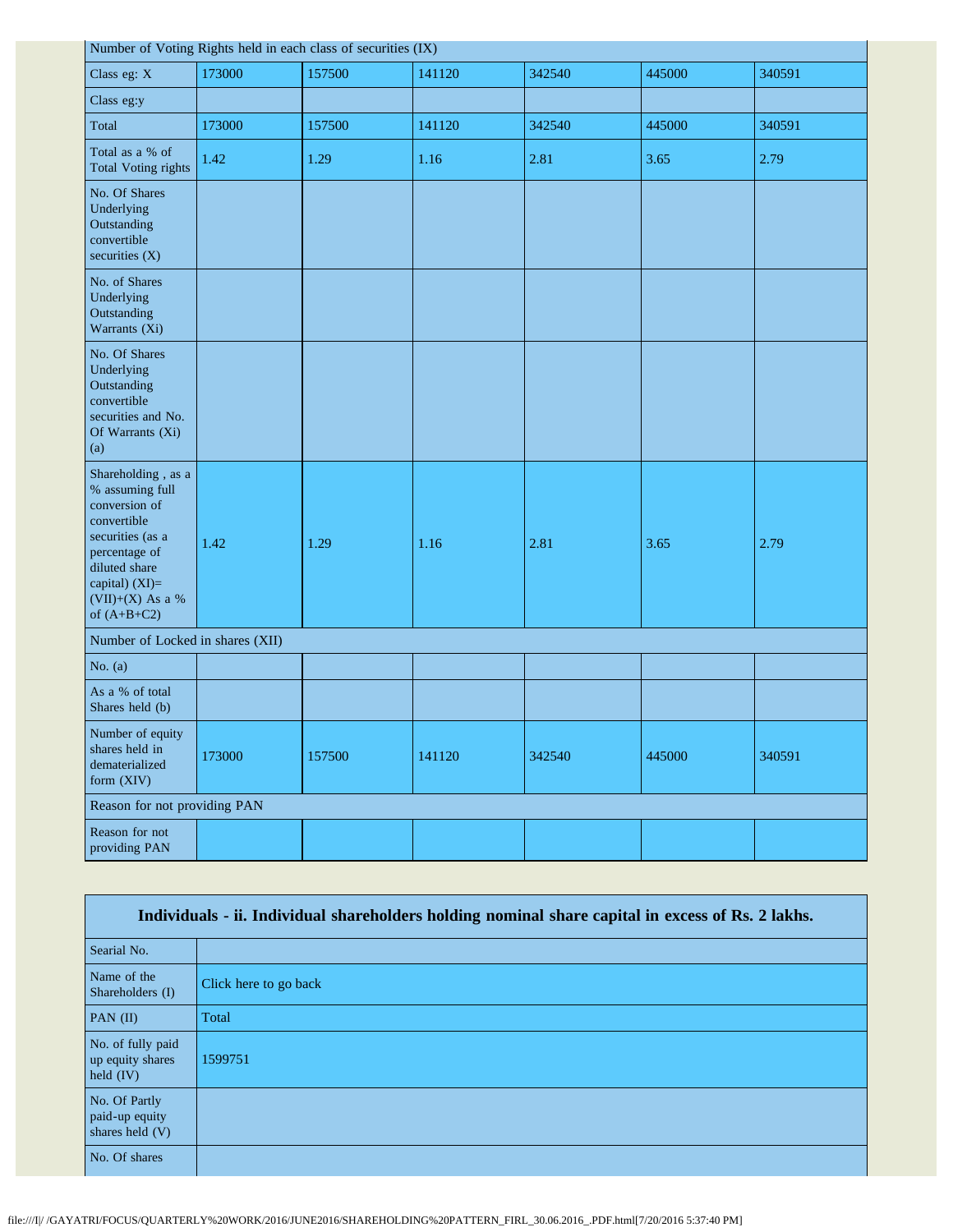| underlying<br>Depository<br>Receipts (VI)                                                                                                                                            |                                                               |  |  |  |
|--------------------------------------------------------------------------------------------------------------------------------------------------------------------------------------|---------------------------------------------------------------|--|--|--|
| Total nos. shares<br>held $(VII)$ =<br>$(IV)+(V)+(VI)$                                                                                                                               | 1599751                                                       |  |  |  |
| Shareholding as a<br>% of total no. of<br>shares (calculated<br>as per SCRR,<br>1957) (VIII) As a<br>% of $(A+B+C2)$                                                                 | 13.12                                                         |  |  |  |
|                                                                                                                                                                                      | Number of Voting Rights held in each class of securities (IX) |  |  |  |
| Class eg: X                                                                                                                                                                          | 1599751                                                       |  |  |  |
| Class eg:y                                                                                                                                                                           |                                                               |  |  |  |
| Total                                                                                                                                                                                | 1599751                                                       |  |  |  |
| Total as a % of<br><b>Total Voting rights</b>                                                                                                                                        | 13.12                                                         |  |  |  |
| No. Of Shares<br>Underlying<br>Outstanding<br>convertible<br>securities (X)                                                                                                          |                                                               |  |  |  |
| No. of Shares<br>Underlying<br>Outstanding<br>Warrants (Xi)                                                                                                                          |                                                               |  |  |  |
| No. Of Shares<br>Underlying<br>Outstanding<br>convertible<br>securities and No.<br>Of Warrants (Xi)<br>(a)                                                                           |                                                               |  |  |  |
| Shareholding, as a<br>% assuming full<br>conversion of<br>convertible<br>securities (as a<br>percentage of<br>diluted share<br>capital) (XI)=<br>$(VII)+(X)$ As a %<br>of $(A+B+C2)$ | 13.12                                                         |  |  |  |
|                                                                                                                                                                                      | Number of Locked in shares (XII)                              |  |  |  |
| No. $(a)$                                                                                                                                                                            |                                                               |  |  |  |
| As a % of total<br>Shares held (b)                                                                                                                                                   |                                                               |  |  |  |
| Number of equity<br>shares held in<br>dematerialized<br>form (XIV)                                                                                                                   | 1599751                                                       |  |  |  |
| Reason for not providing PAN                                                                                                                                                         |                                                               |  |  |  |
| Reason for not<br>providing PAN                                                                                                                                                      |                                                               |  |  |  |

|             |  | Any Other (specify) |  |  |
|-------------|--|---------------------|--|--|
| Searial No. |  |                     |  |  |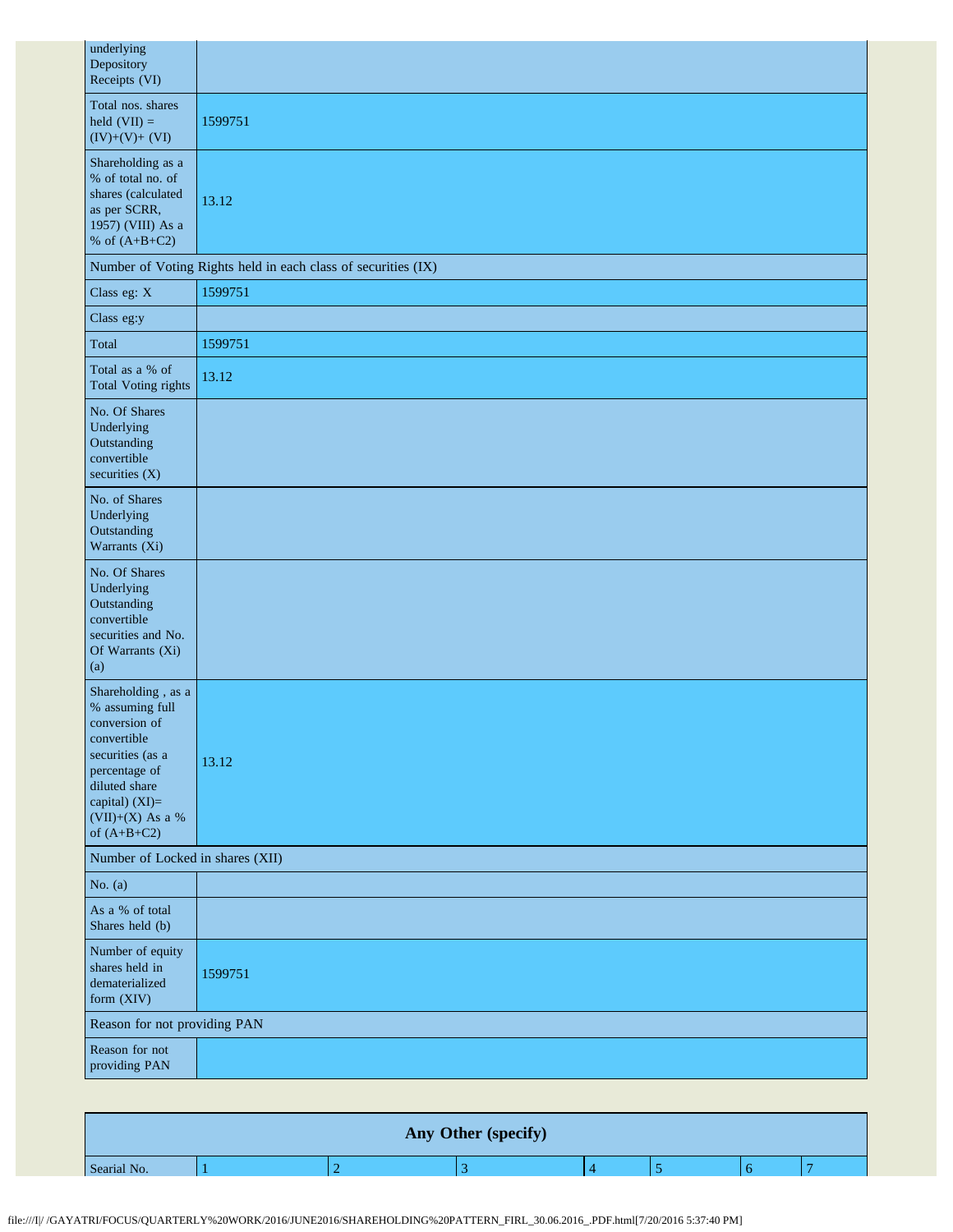| Category                                                                                                                    | <b>Bodies Corporate</b>                                       | <b>Bodies Corporate</b>                      | <b>Bodies Corporate</b>                            | Clearing<br><b>Members</b> | Foreign<br>Individuals or<br><b>NRI</b> | <b>HUF</b> | Other                    |
|-----------------------------------------------------------------------------------------------------------------------------|---------------------------------------------------------------|----------------------------------------------|----------------------------------------------------|----------------------------|-----------------------------------------|------------|--------------------------|
| Category / More<br>than 1 percentage                                                                                        | More than 1<br>percentage of<br>shareholding                  | More than 1<br>percentage of<br>shareholding | More than 1<br>percentage of<br>shareholding       | Category                   | Category                                | Category   | Category                 |
| Name of the<br>Shareholders (I)                                                                                             | Decent Portfolio<br><b>Services Private</b><br>Limited        | <b>Globe Capital</b><br>Market Ltd           | Shubhdayak<br><b>Properties Private</b><br>Limited |                            |                                         |            | <b>Body</b><br>Corporate |
| PAN (II)                                                                                                                    | AAECD6843R                                                    | AAACG4267G                                   | AATCS1262Q                                         |                            |                                         |            |                          |
| No. of the<br>Shareholders (I)                                                                                              | 1                                                             | 1                                            | 1                                                  | 3                          | 3                                       | 71         | 68                       |
| No. of fully paid<br>up equity shares<br>held (IV)                                                                          | 124748                                                        | 170009                                       | 162942                                             | 11880                      | 3265                                    | 450948     | 801232                   |
| No. Of Partly<br>paid-up equity<br>shares held (V)                                                                          |                                                               |                                              |                                                    |                            |                                         |            |                          |
| No. Of shares<br>underlying<br>Depository<br>Receipts (VI)                                                                  |                                                               |                                              |                                                    |                            |                                         |            |                          |
| Total nos. shares<br>held $(VII) =$<br>$(IV)+(V)+(VI)$                                                                      | 124748                                                        | 170009                                       | 162942                                             | 11880                      | 3265                                    | 450948     | 801232                   |
| Shareholding as a<br>% of total no. of<br>shares (calculated<br>as per SCRR,<br>1957) (VIII) As a<br>% of $(A+B+C2)$        | 1.02                                                          | 1.39                                         | 1.34                                               | 0.1                        | 0.03                                    | 3.7        | 6.57                     |
|                                                                                                                             | Number of Voting Rights held in each class of securities (IX) |                                              |                                                    |                            |                                         |            |                          |
| Class eg: X                                                                                                                 | 124748                                                        | 170009                                       | 162942                                             | 11880                      | 3265                                    | 450948     | 801232                   |
| Class eg:y                                                                                                                  |                                                               |                                              |                                                    |                            |                                         |            |                          |
| Total                                                                                                                       | 124748                                                        | 170009                                       | 162942                                             | 11880                      | 3265                                    | 450948     | 801232                   |
| Total as a % of<br><b>Total Voting rights</b>                                                                               | 1.02                                                          | 1.39                                         | 1.34                                               | 0.1                        | 0.03                                    | 3.7        | 6.57                     |
| No. Of Shares<br>Underlying<br>Outstanding<br>convertible<br>securities $(X)$                                               |                                                               |                                              |                                                    |                            |                                         |            |                          |
| No. of Shares<br>Underlying<br>Outstanding<br>Warrants (Xi)                                                                 |                                                               |                                              |                                                    |                            |                                         |            |                          |
| No. Of Shares<br>Underlying<br>Outstanding<br>convertible<br>securities and No.<br>Of Warrants (Xi)<br>(a)                  |                                                               |                                              |                                                    |                            |                                         |            |                          |
| Shareholding, as a<br>% assuming full<br>conversion of<br>convertible<br>securities (as a<br>percentage of<br>diluted share | 1.02                                                          | 1.39                                         | 1.34                                               | 0.1                        | 0.03                                    | 3.7        | 6.57                     |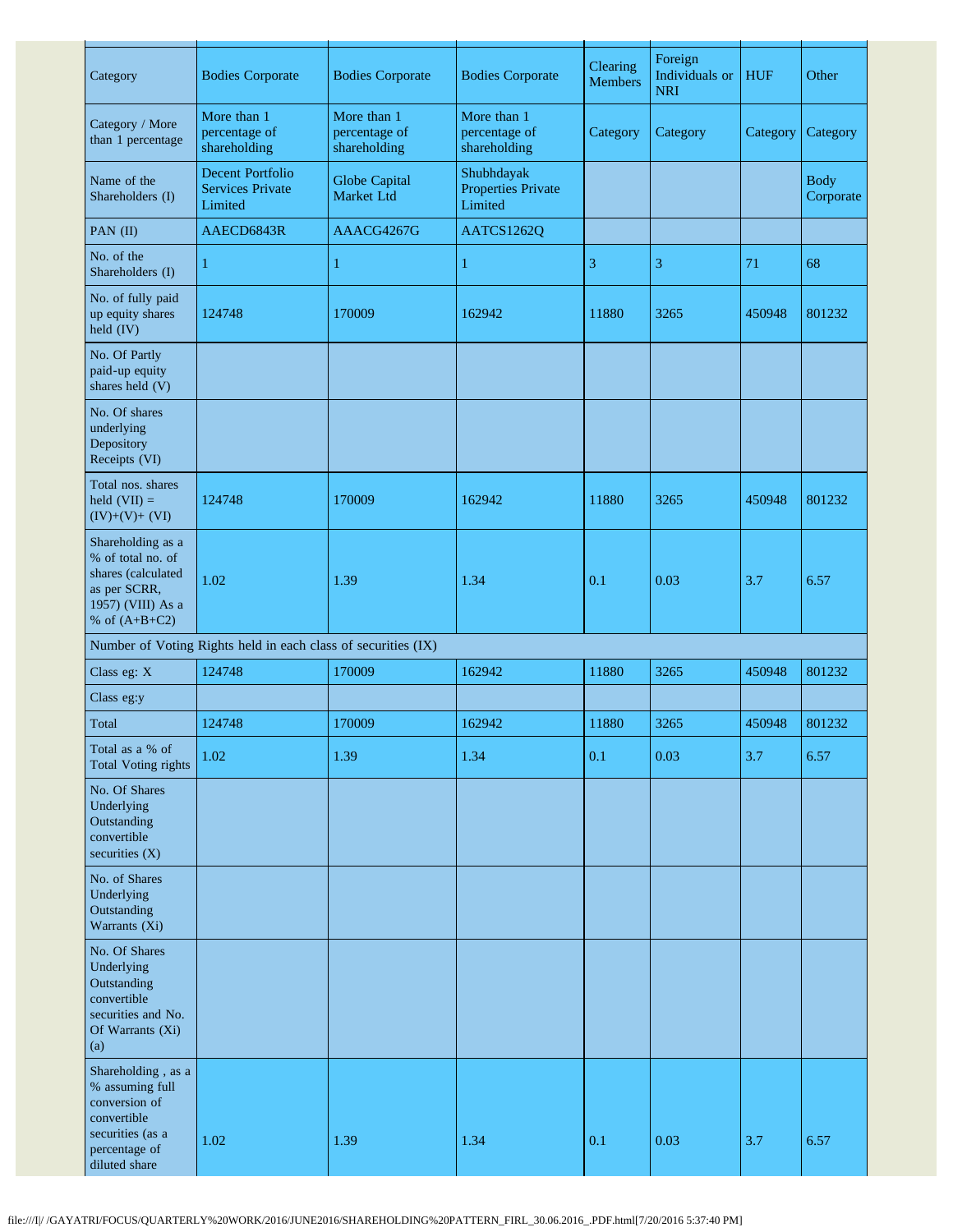| capital) $(XI)=$<br>(VII)+(X) As a %<br>of $(A+B+C2)$              |        |        |        |       |      |        |        |
|--------------------------------------------------------------------|--------|--------|--------|-------|------|--------|--------|
| Number of Locked in shares (XII)                                   |        |        |        |       |      |        |        |
| No. $(a)$                                                          |        |        |        |       |      |        |        |
| As a % of total<br>Shares held (b)                                 |        |        |        |       |      |        |        |
| Number of equity<br>shares held in<br>dematerialized<br>form (XIV) | 124748 | 170009 | 162942 | 11880 | 3265 | 450948 | 801232 |
| Reason for not providing PAN                                       |        |        |        |       |      |        |        |
| Reason for not<br>providing PAN                                    |        |        |        |       |      |        |        |

| Any Other (specify)                                                                                                  |                       |  |  |
|----------------------------------------------------------------------------------------------------------------------|-----------------------|--|--|
| Searial No.                                                                                                          |                       |  |  |
| Category                                                                                                             |                       |  |  |
| Category / More<br>than 1 percentage                                                                                 |                       |  |  |
| Name of the<br>Shareholders (I)                                                                                      | Click here to go back |  |  |
| PAN (II)                                                                                                             | Total                 |  |  |
| No. of the<br>Shareholders (I)                                                                                       | 145                   |  |  |
| No. of fully paid<br>up equity shares<br>held (IV)                                                                   | 1267325               |  |  |
| No. Of Partly<br>paid-up equity<br>shares held (V)                                                                   |                       |  |  |
| No. Of shares<br>underlying<br>Depository<br>Receipts (VI)                                                           |                       |  |  |
| Total nos. shares<br>held $(VII) =$<br>$(IV)+(V)+(VI)$                                                               | 1267325               |  |  |
| Shareholding as a<br>% of total no. of<br>shares (calculated<br>as per SCRR,<br>1957) (VIII) As a<br>% of $(A+B+C2)$ | 10.4                  |  |  |
| Number of Voting Rights held in each class of securities (IX)                                                        |                       |  |  |
| Class eg: X                                                                                                          | 1267325               |  |  |
| Class eg:y                                                                                                           |                       |  |  |
| Total                                                                                                                | 1267325               |  |  |
| Total as a % of<br><b>Total Voting rights</b>                                                                        | 10.4                  |  |  |
| No. Of Shares<br>Underlying<br>Outstanding<br>convertible                                                            |                       |  |  |